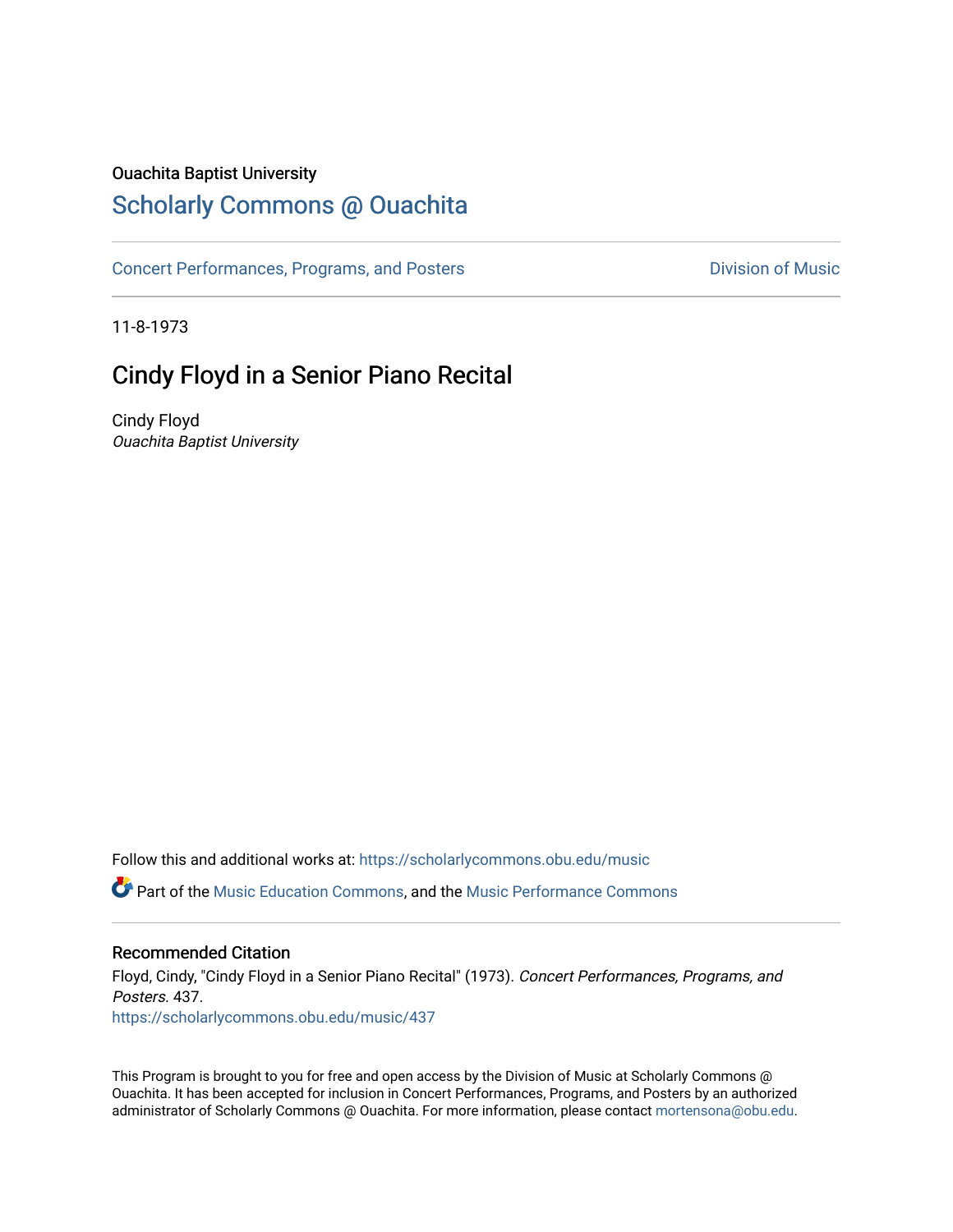Ouachita Baptist University

School of Music

pre sents

CINDY FLOYD

Pupil of Dr. William Trantham

*in* 

Senior Piano Recital

November 8, 1973 8:00 P.M.

Mitchell Auditorium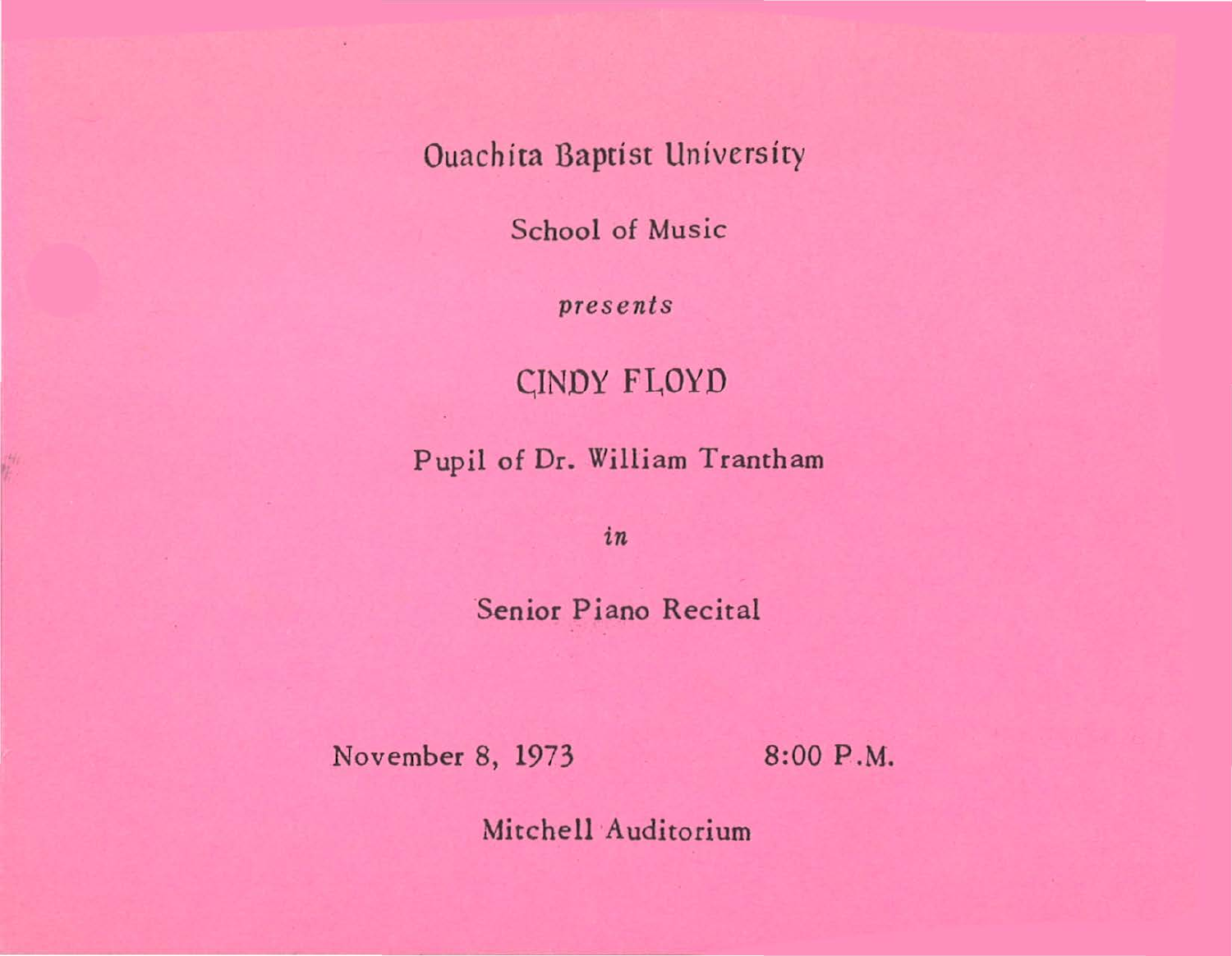#### PROGRAM

Toccata in E Minor, BWV 914

La plus que lente

Concert Rondo, K. 382

intermission

Novellette, Op. 21, No. 1

Johann Sebastian Bach  $(1685 - 1750)$ 

> Claude Debussy  $(1862 - 1918)$

Wolfgang Mozart  $(1756 - 1791)$ 

Robert Schumann  $(1810 - 1856)$ 

Variations on an American Folk Song

Passacaglia

Dmitri Kabalevsky  $(1904 \overline{\phantom{a}}$ 

> Walter Piston  $(1894 - 9)$